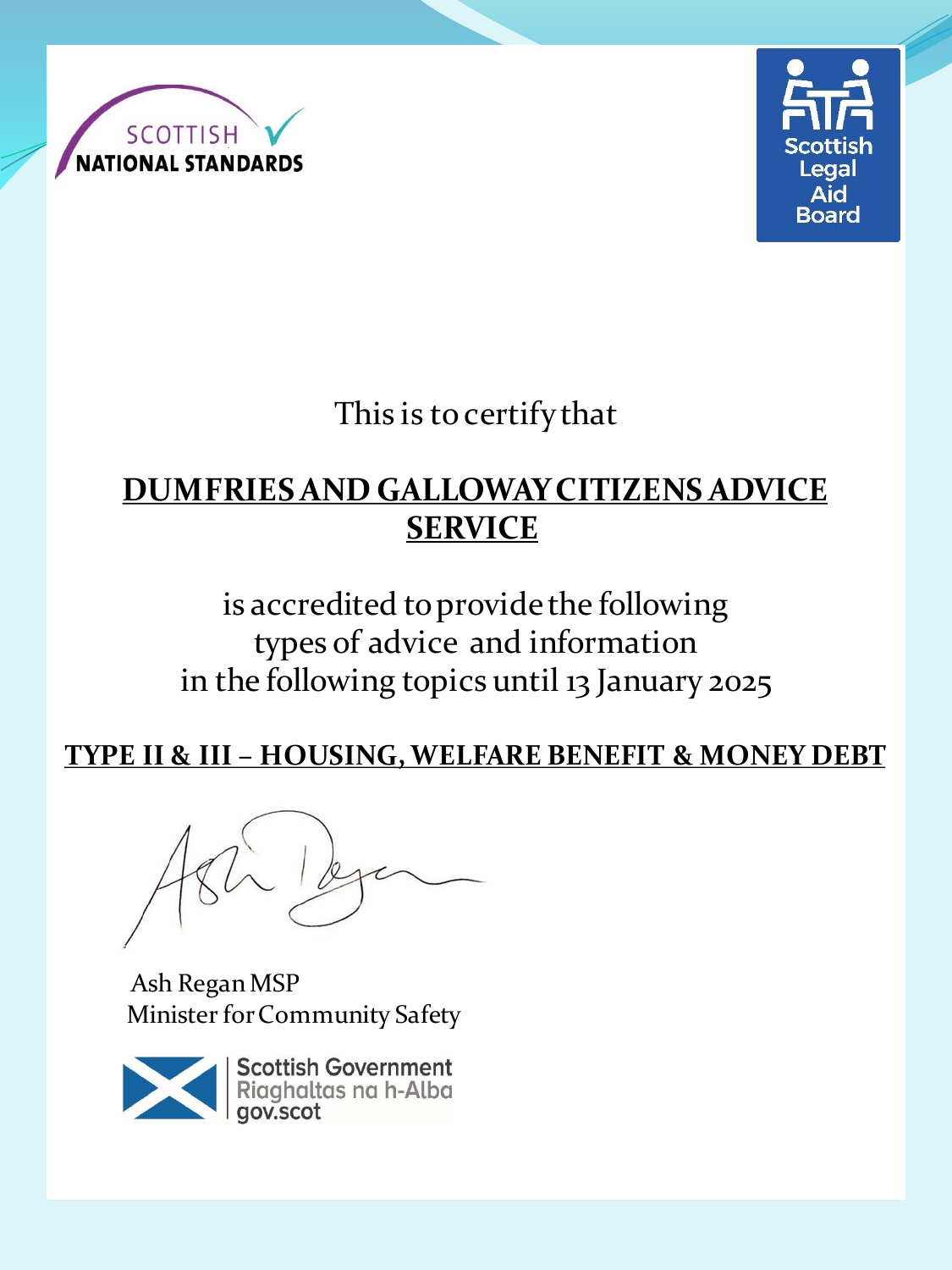### **COMPETENCY ACHIEVED**

#### **2 Housing Specific Competences**

- 2.1 Rent Arrears Type III
- 2.2 Mortgages & Secured Loans Type III
- 2.3 Help with Rent and Council Tax Type III
- 2.4 Disrepair in Rented Housing Type III
- 2.5 Housing Options Type III
- 2.6 Discrimination in Housing Type III
- 2.7 Eviction Type III
- 2.8 Anti-Social Behaviour Type III
- 2.9 Harassment and Illegal Eviction– Type III
- 2.10 Homelessness Type III
- 2.11 Relationship Breakdown Type III
- 2.12 Rent: Private Sector Type III
- 2.13 Security of Tenure Type III
- 2.14 Statutory Tenancy Rights Type III
- 2.15 Repair and Improvement Grants Type III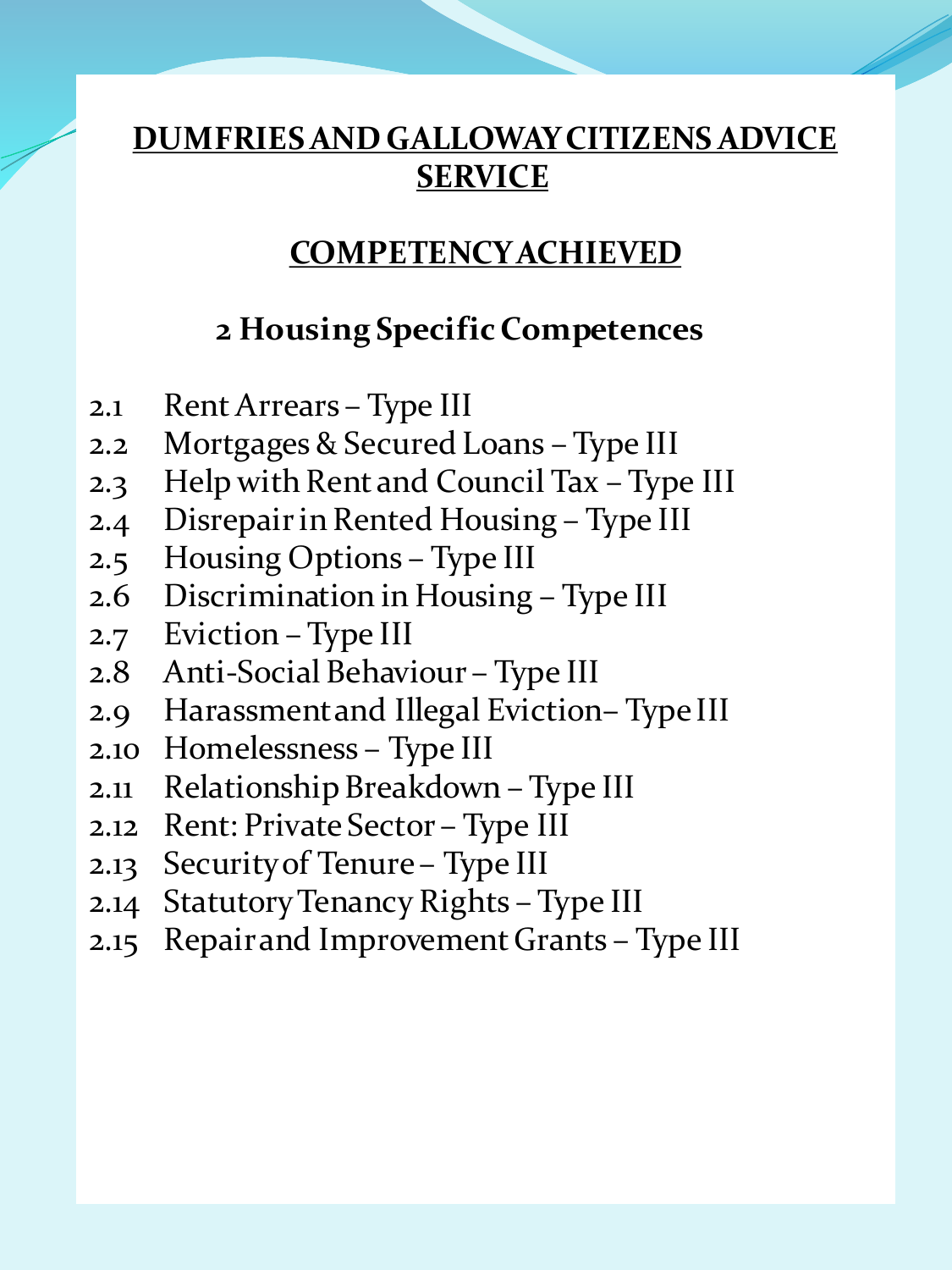#### **COMPETENCY ACHIEVED**

### **3 Money and Welfare Benefits Related Advice Competences – Foundation Knowledge**

- 3.1 Administrative Structure of the Benefits and Tax Credits Systems – Type III
- 3.2 National Insurance Scheme Type III
- 3.3 Claims & Backdating Type III
- 3.4 Decision-Making, Disputes and Appeals Type III
- 3.5 Benefit & Tax Credit Overpayments Type III
- 3.6 Assessment, Initial Decision-Making & Holding Activity in Debt Cases – Type III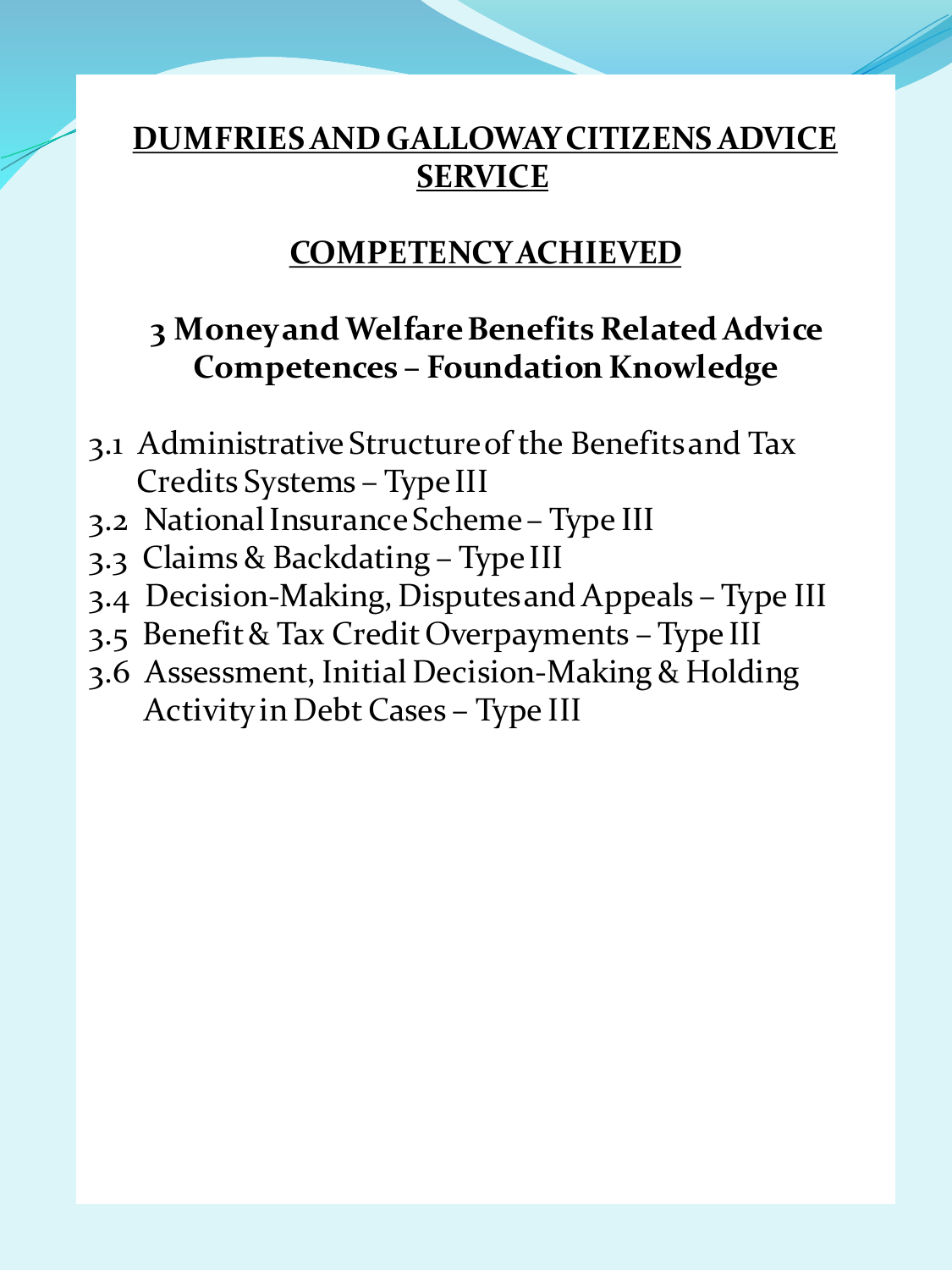### **COMPETENCY ACHIEVED**

### **4 Money and Welfare Benefits Related Advice Competences – Specialist Areas**

- 4.1 Means-Tested Benefits Type III
- 4.2 Universal Credit 4.2 (a) Universal Credit– Type III 4.2 (b) Housing Element of Universal Credit, Housing Benefit and Council Tax Reduction – Type III
- 4.3 Tax Credits Type III
- 4.4 Social Fund, Scottish Welfare Fund, Best Start Grant and Funeral Support Payment – Type III
- 4.5 The Impact of Work on Benefits Type III
- 4.6 Benefits for Children Type III
- 4.7 State Pension Type III
- 4.8 Personal Independence Payment, Disability Living Allowance, Attendance Allowance & Scottish Disability Assistance – Type III
- 4.9 Benefits for People who have Limited Capability for Work – Type III
- 4.10 Benefits for Industrial Injury and Disease Type III
- 4.11 Benefits for Veterans Type III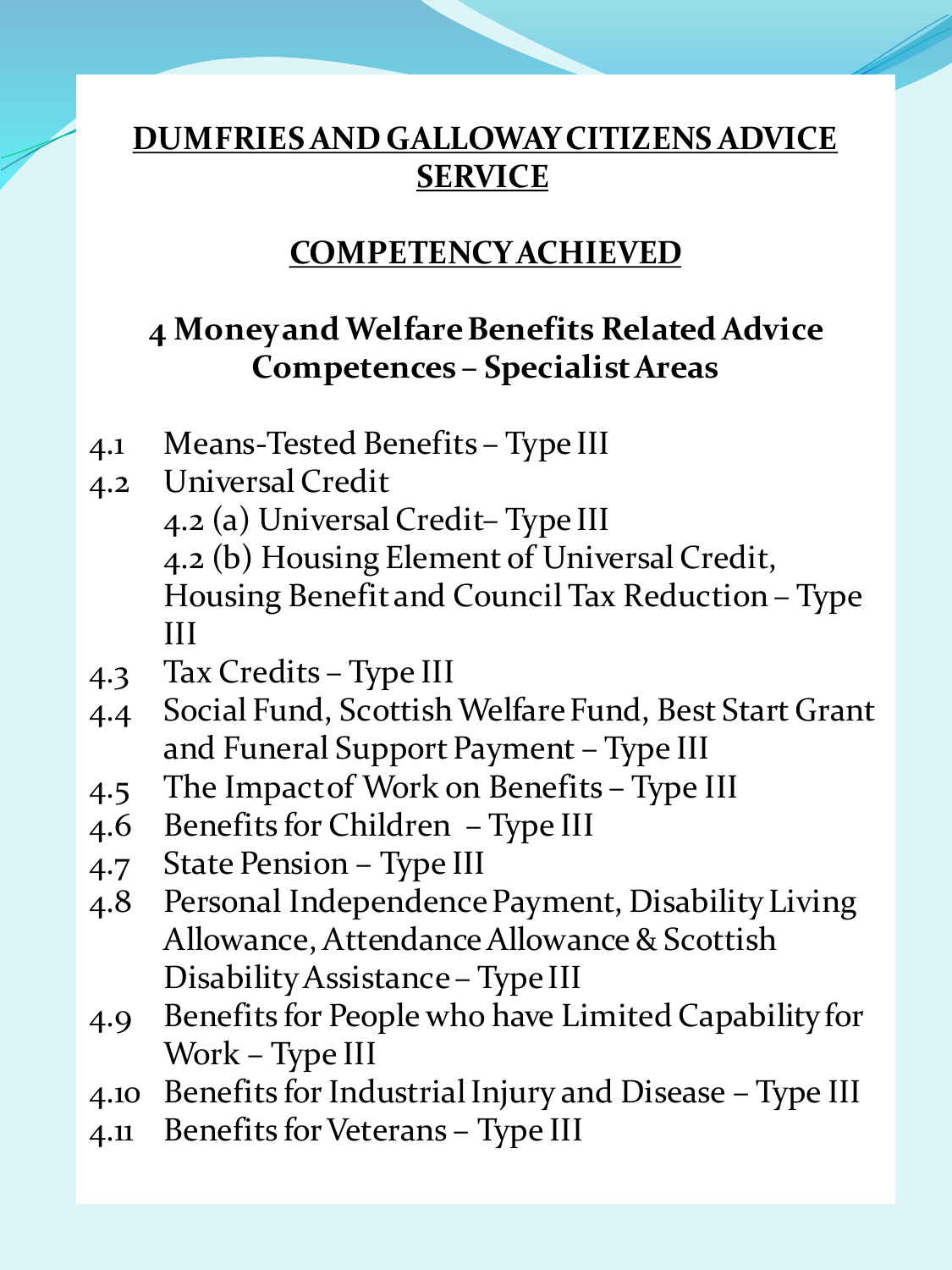#### **COMPETENCY ACHIEVED**

### **4 Money and Welfare Benefits Related Advice Competences – Specialist Areas Cont.**

- 4.12 Carers Allowance and Carer's Assistance Type III
- 4.13 Jobseeker's Allowance– Type III
- 4.14 Benefits for Maternity, Paternity and Adoption Type III
- 4.15 Bereavement Benefits Type III
- 4.16 Benefits for People in Public Care Type III
- 4.17 Benefits for Students Type III
- 4.18 Benefits for People from Abroad and People Subject to Immigration Control – Type III
- 4.19 Ancillary Benefits Type III
- 4.20 Financial Statements Type III
- 4.21 Liability for Debts, Extortionate Credit, Unfair Contract Terms, Unenforceable Debts, Creditor Malpractice, Codes of Practice, etc – Type III
- 4.22 Identifying & Agreeing Options in Debt Cases – Type III
- 4.23 Negotiating & Making Offers to Creditors– Type III
- 4.24 Diligence, Diligence Stoppers and Court Proceedings – Type III